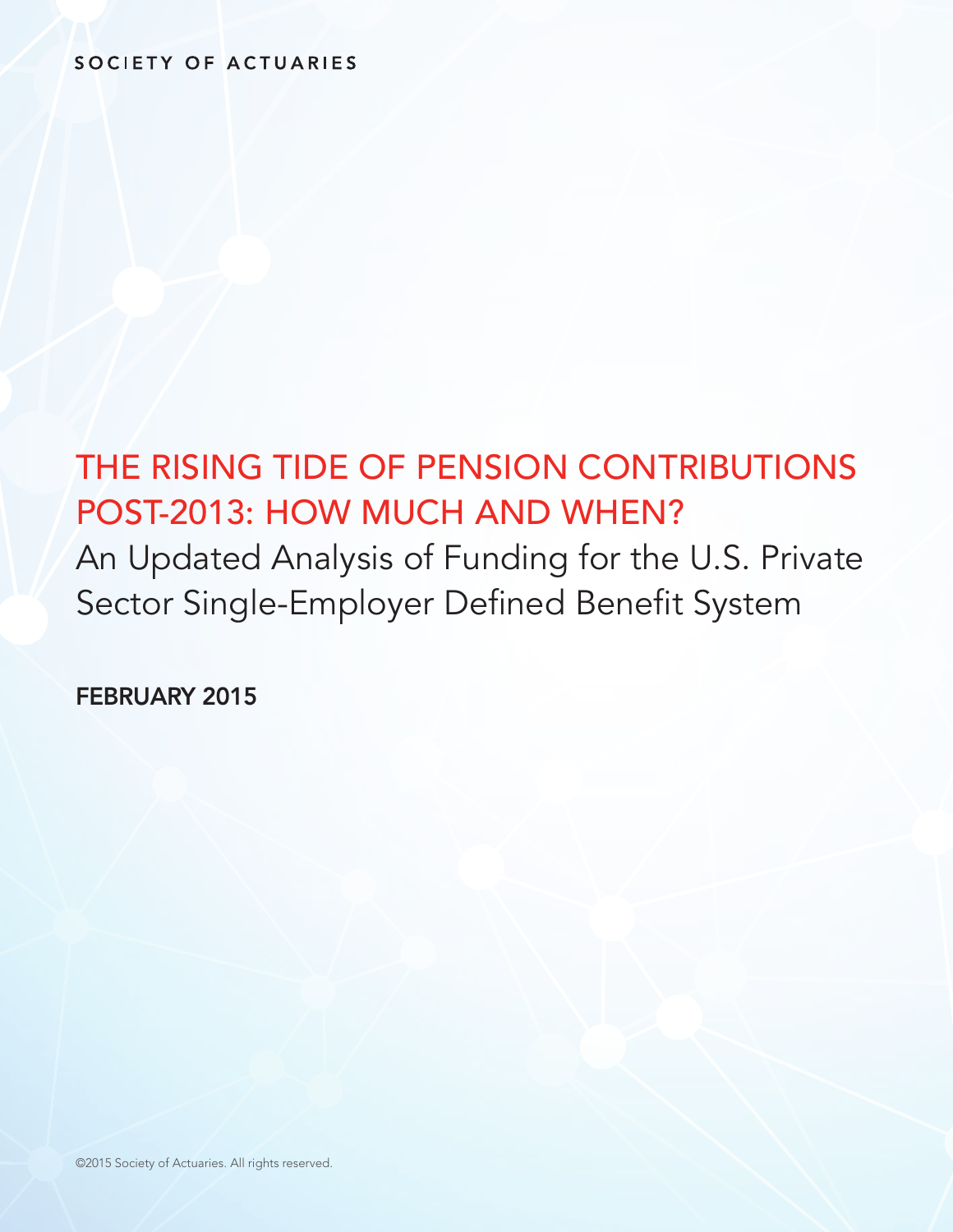# THE RISING TIDE OF PENSION CONTRIBUTIONS POST-2013: HOW MUCH AND WHEN? An Updated Analysis of Funding for the U.S. Private Sector Single-Employer Defined Benefit System SOA RESEARCH REPORT

In October 2011, the Society of Actuaries published an outlook on future contribution requirements for the private sector single-employer defined benefit system.<sup>1</sup> The analysis showed that, under specific assumptions about future plan experience, the amount of cash contributions required of plan sponsors participating in the system would increase noticeably over the coming decade.<sup>2</sup> Since the 2011 projection, plan sponsors contributed more than four times the required amount, $^3$  the Federal law governing required contributions changed twice $^4$  and financial markets performed better than expected through the beginning of 2014.<sup>5</sup>

In this brief, we update our projection of future contribution requirements to take into account more recent plan experience and a more current view of future economic experience. We also test the economic sensitivity of our results by analyzing three alternate economic scenarios.<sup>6</sup> For this analysis, we base assumptions about future capital market changes on explicit macroeconomic scenarios produced by Moody's Analytics. All future scenarios were calibrated to an economic outlook as of June 30, 2014. Our analysis shows that:

- Despite excess contributions by plan sponsors and market experience that outperformed expectations, the single-employer defined benefit system still faces significant increases in future funding requirements.
- While Moody's places an even chance on economic performance above or below their baseline projection, underperformance can be much more consequential for short-term funding of the defined benefit system than outperformance, based on their July 2014 view of the business cycle.
- Rising interest rates alone will not resolve future increases in funding requirements.

We note that interest rate declines since June 2014 have reduced measures of plan funding relative to our baseline scenarios. Therefore, a current projection would show slightly higher contribution requirements over the next decade.

### METHODOLOGY

The methodology for this study differs from most actuarial projection studies in that inflation and capital market assumptions are derived from explicit macroeconomic scenarios, rather than a capital markets model. As such, this analysis is better described as showing the sensitivity of required defined benefit funding to alternative macroeconomic scenarios than its sensitivity to alternative capital market scenarios.

For the macroeconomic scenarios, we relied on the July 2014 baseline and standard alternative scenarios produced by Moody's Analytics.<sup>7</sup> Moody's Analytics staff developed the capital market data associated with each scenario, and we reviewed the capital market projections for reasonableness as of a June 30, 2014 measurement. While the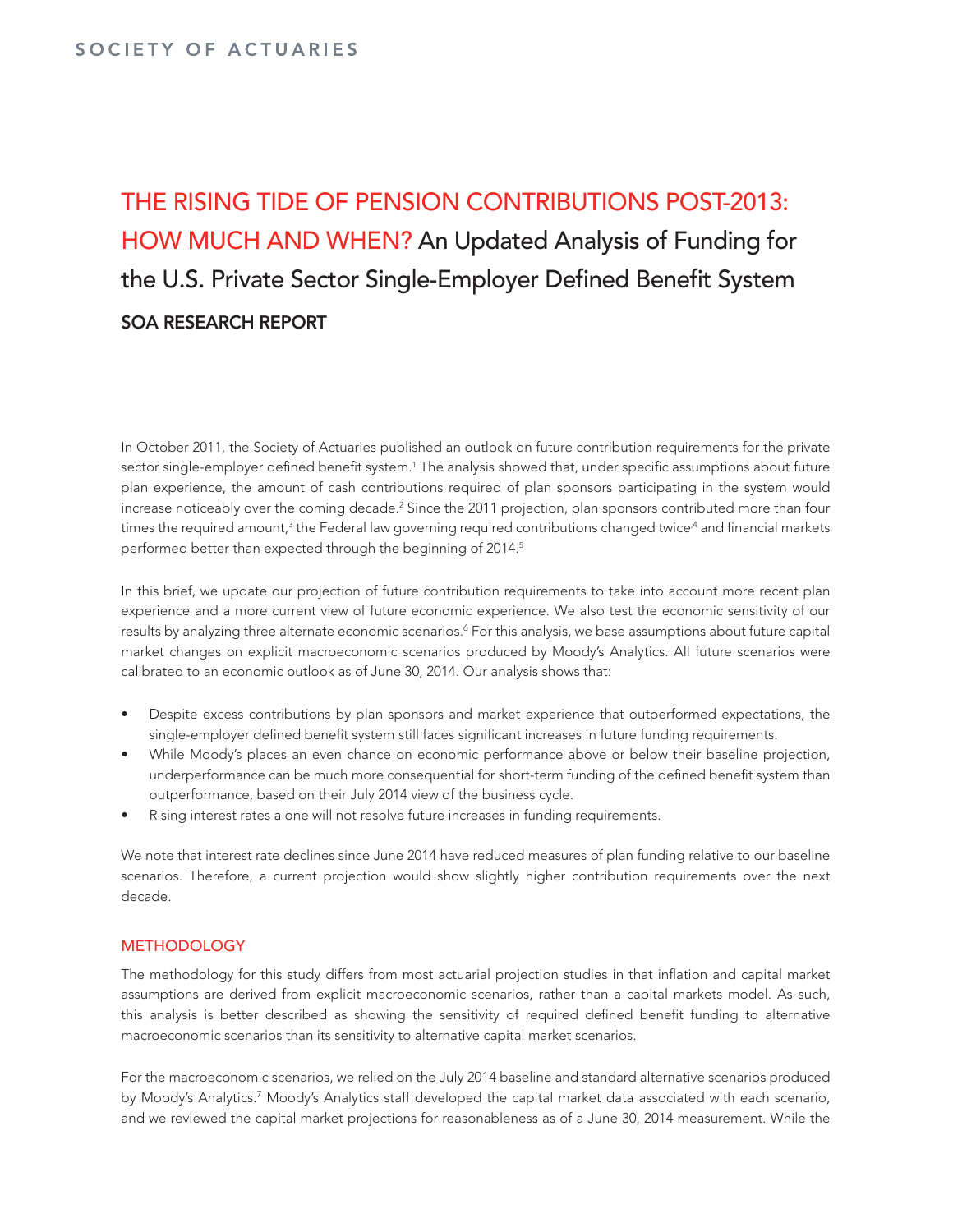scenarios were deemed reasonable for purposes of showing the sensitivities in this analysis, we recognize that alternative views – of the baseline scenario in particular – may also be reasonable.

This analysis will address three alternatives to the baseline scenario:

- S1 A stronger near-term rebound in the economy,
- S3 A moderate recession, and
- S6 Oil price increase and dollar-crash inflation.

Each alternative scenario reverts to a long-term target set of assumptions within the projection period. As such, these scenarios present the sensitivity of the system to short-term economic developments and are not indicative of sensitivities to long-term trends, such as extended periods of low or declining interest rates.

Greater detail on methods and assumptions used in the production of this analysis can be found in an appendix to this report.

#### THE BASELINE SCENARIO

The baseline scenario assumes that interest rates rise in a steady and orderly fashion, with 10-year Treasury yields peaking just above 5% in late-2016 before settling just below 5% afterwards. Corporate earnings are also assumed to rise steadily, supporting further stock price increases. Unemployment abates through the projection period, and Washington comes close to a goal of stabilizing the debt-to-GDP ratio by the end of the decade. Table 1 summarizes how the baseline outlook translates to key capital market variables in our projection.

#### TABLE 1

|                                                | 2014  | 2015  | 2016  | 2017  | 2018  | 2019  | 2020     | 2021  | 2022  | 2023  |
|------------------------------------------------|-------|-------|-------|-------|-------|-------|----------|-------|-------|-------|
| Level-equivalent<br>Treasury Rate <sup>8</sup> | 3.71% | 4.06% | 4.91% | 5.53% | 5.02% | 4.95% | 4.98%    | 4.96% | 5.05% | 5.05% |
| Level-equivalent<br>Corporate Rate             | 4.89% | 5.14% | 5.80% | 6.32% | 5.88% | 5.83% | 5.84%    | 5.77% | 5.82% | 5.82% |
| Portfolio Return                               | 5.40% | 4.90% | 2.28% | 6.02% | 6.20% | 6.40% | $6.77\%$ | 5.90% | 6.08% | 6.09% |

#### Baseline Capital Market Assumptions

Exhibits 1 and 2 illustrate the projected effects of Moody's baseline scenario on required funding of the singleemployer defined benefit system. Exhibit 1 illustrates 10 years of projected contribution requirements<sup>9</sup> for the U.S. private sector single-employer defined benefit system. Despite forecasted interest rate increases, we expect contribution requirements to increase significantly as the effects of pension funding stabilization wear away. Over the 10 years beginning in 2014, we project contribution requirements to average \$75 billion per year, adjusting for inflation. This is down from our 2011 analysis, which projected an average \$87 billion per year for the 10 years beginning in 2010 after adjusting for inflation.<sup>10</sup>

It is also worth noting that while we expect contribution requirements to increase over the next decade, an average annual requirement of \$75 billion per year is less than the average \$92 billion that sponsors contributed to the system each year from 2010 through 2012<sup>11</sup> and the annual average \$87 billion that sponsors contributed over the 10-year period ending with 2012. Therefore, in our baseline scenario, we expect an overall downward trend in actual contributions to the system.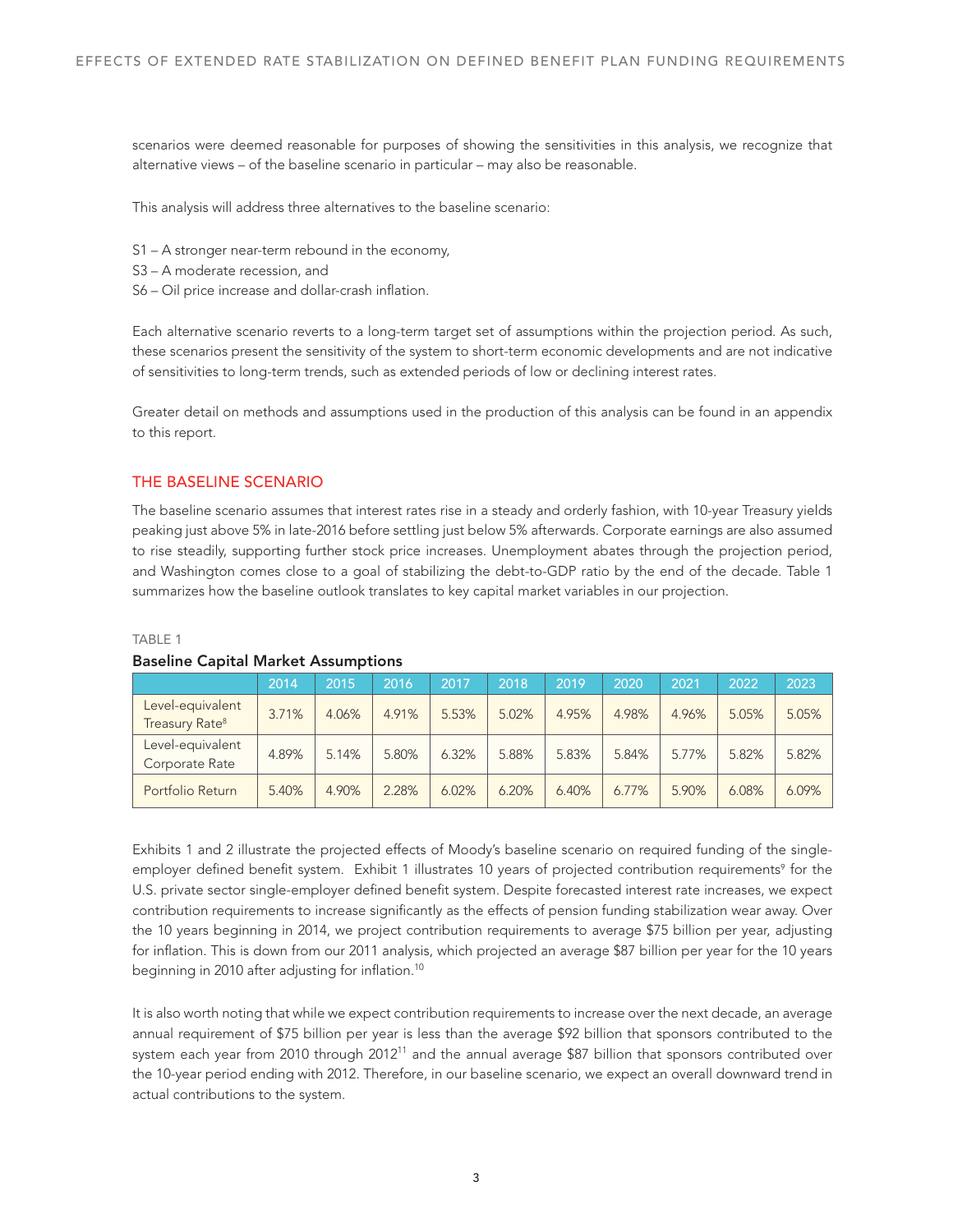Exhibit 2 illustrates the projected effects of Moody's baseline scenario on the funded status of the private sector single-employer defined benefit system. To measure the funded position, we use the market values of plan assets and liabilities based on U.S. corporate credit rates. Surplus assets – assets in excess of a plan's liability – are excluded to avoid offsetting the unfunded liabilities of other plans.

A comparison of Exhibits 1 and 2 reveals several observations. First, contribution requirements do not react to changes in the system's funded percentage. This phenomenon can largely be attributed to layers of smoothing mechanisms built into the calculation of contribution requirements. Second, corporate interest rate fluctuations have a greater effect on the funded position of the system than sponsor contributions. Several years of high contributions in the last half of the projection period have approximately the same effect on the system's funding as the one-year change in interest rates from 2015 to 2016. Finally, Exhibit 2 reinforces that forecasted interest rate increases will not resolve the system's underfunding, even after accounting for the effects of interest rate stabilization.



EXHIBIT 1

PROJECTED BASELINE CONTRIBUTION REQUIREMENTS

EXHIBIT 2



FUNDING OF THE SINGLE-EMPLOYER SYSTEM - BASELINE PROJECTION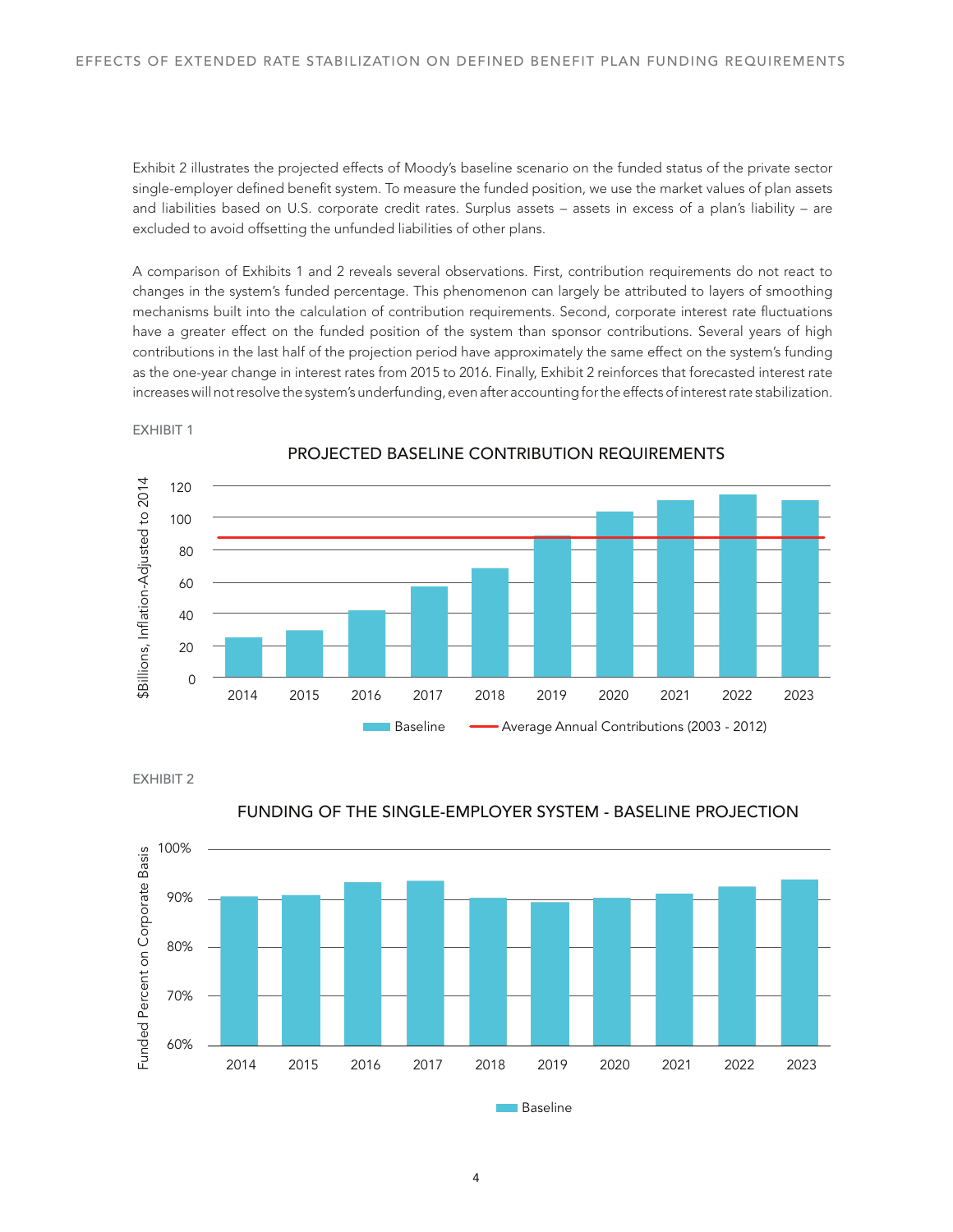#### SENSITIVITY ANALYSIS

Actual future contribution requirements will vary from the baseline projection – perhaps significantly. The baseline projection involves many assumptions about future plan experience, including demographic changes, economic changes, and the behaviors of plan sponsors. This section analyzes how the baseline projection would change under several alternative macroeconomic scenarios.<sup>12</sup>

Exhibits 3 and 4 show the effects of two alternative macroeconomic scenarios: one in which the economy grows faster than assumed in the baseline projection and one in which the economy suffers a moderate recession. The economists at Moody's Analytics estimate a 10% chance that the economy will perform better than the accelerated growth scenario and a 10% chance that the economy will perform worse than the recession scenario.

#### EXHIBIT 3



SENSITIVITY OF CONTRIBUTION REQUIREMENTS TO ALTERNATE ECONOMIC SCENARIOS

EXHIBIT 4



#### SENSITIVITY OF SINGLE-EMPLOYER SYSTEM FUNDING TO ALTERNATE ECONOMIC SCENARIOS

In the accelerated growth scenario, employment and consumption pick up faster than assumed in the baseline. This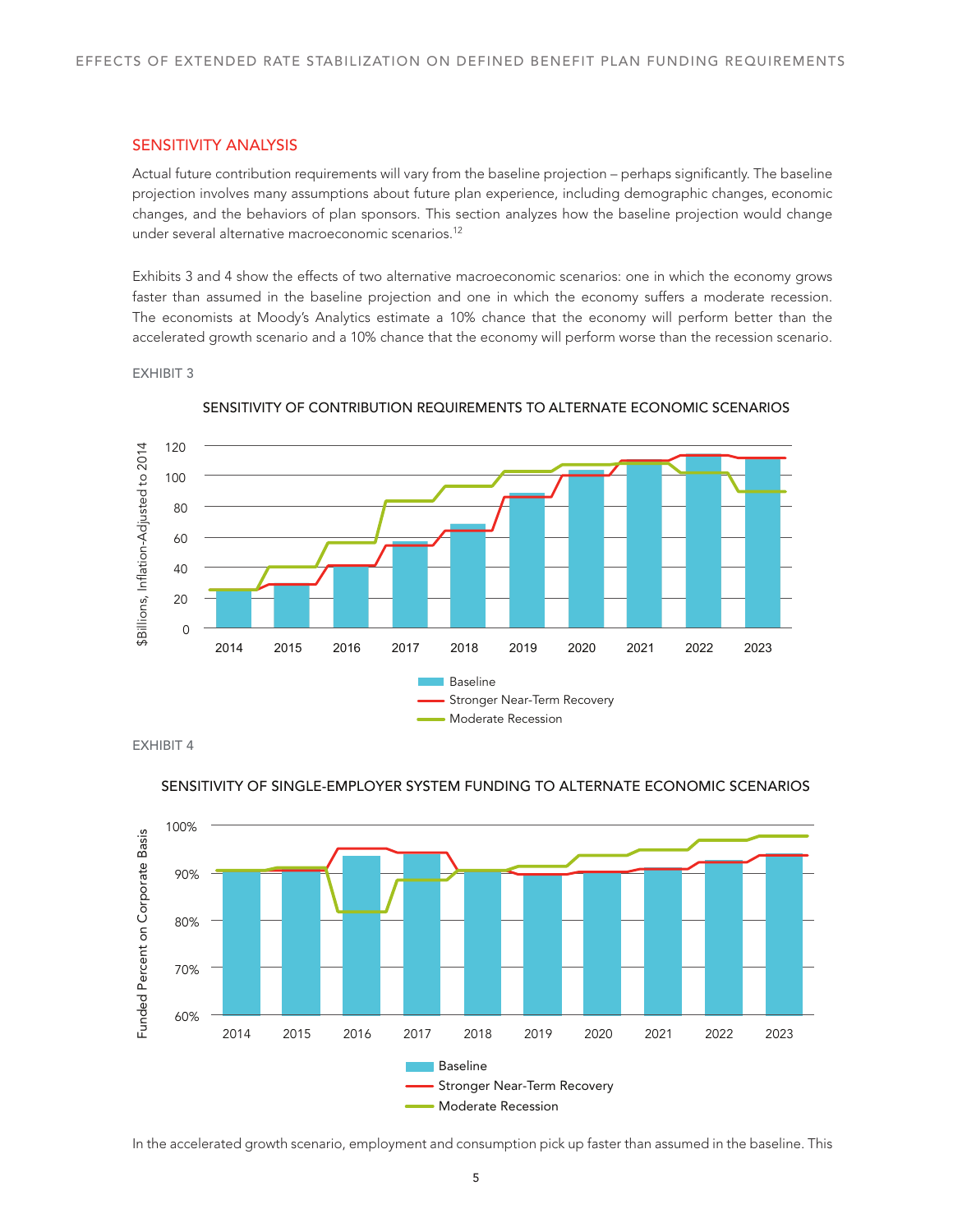has little effect on the progression of interest rate increases. However, the accelerated consumption leads to earlier growth of equity valuations. As such, the accelerated growth scenario has little or no long-term effect on projected funding of the single-employer defined benefit system. It merely accelerates funding for a brief period of time.

The recession scenario models a one-year recession that lasts from the fourth quarter of 2014 through the third quarter of 2015. The scenario assumes that Treasury rates initially rise on concerns about the wind-down of quantitative easing and later declines as confidence returns and the Fed addresses the recession with monetary policy. Equity values decline sharply after the third quarter of 2014 before recovering in 2016 and later years.

The recession scenario demonstrates several interesting effects. Though the 2015 measure of plan funding improves relative to the baseline projection, contribution requirements for the scenario exceed the baseline requirements by more than 35 percent. This occurs because the calculation of contribution requirements is more sensitive to changes in asset levels than changes in interest rates, so the 2015 contribution requirements reflect much of the recessionary decline in asset values but little of the liability decline attributable to increased interest rates.<sup>13</sup> The scenario also provides a measure of the cyclicality in the system. The 35 percent higher contribution requirements occur at a time when the scenario projects an unemployment rate that is almost three percentage points higher than in the baseline scenario and corporate profits that are less than 80 percent of the baseline level. This means potentially increasing contributions and tax expenditures at a time when corporate profits and the income tax base are depressed.

Finally, the amounts by which the alternative scenarios deviate from the baseline scenario present a compelling case for plan sponsors to assess their comfort with their short-term exposures to an economic downturn. In the scenarios provided by Moody's Analytics, the amount by which economic growth can exceed the baseline rate is constrained because the baseline assumes that the economy reaches full employment within the next several years. Therefore, while Moody's places an even chance of economic performance above or below the baseline, the effect of a recession can be much more consequential than the effect of accelerated growth at this point in the business cycle.

Exhibits 5 and 6 illustrate an inflationary scenario. In this scenario, oil prices rise sharply at the same time that foreign investors reduce their purchases of U.S. Treasury securities. The Fed reacts by tightening monetary policy, and 10-year Treasury yields reach 6 percent in 2015. As a result of this disruption, the economy drops into a recession that lasts from mid-2015 through mid-2016. This affects funding requirements for the singleemployer defined benefit system in a similar way to the moderate recession scenario, except that interest rates peak at a higher level and the recession affects contribution requirements at a later point in time.





#### SENSITIVITY OF CONTRIBUTION REQUIREMENTS TO AN INFLATIONARY SCENARIO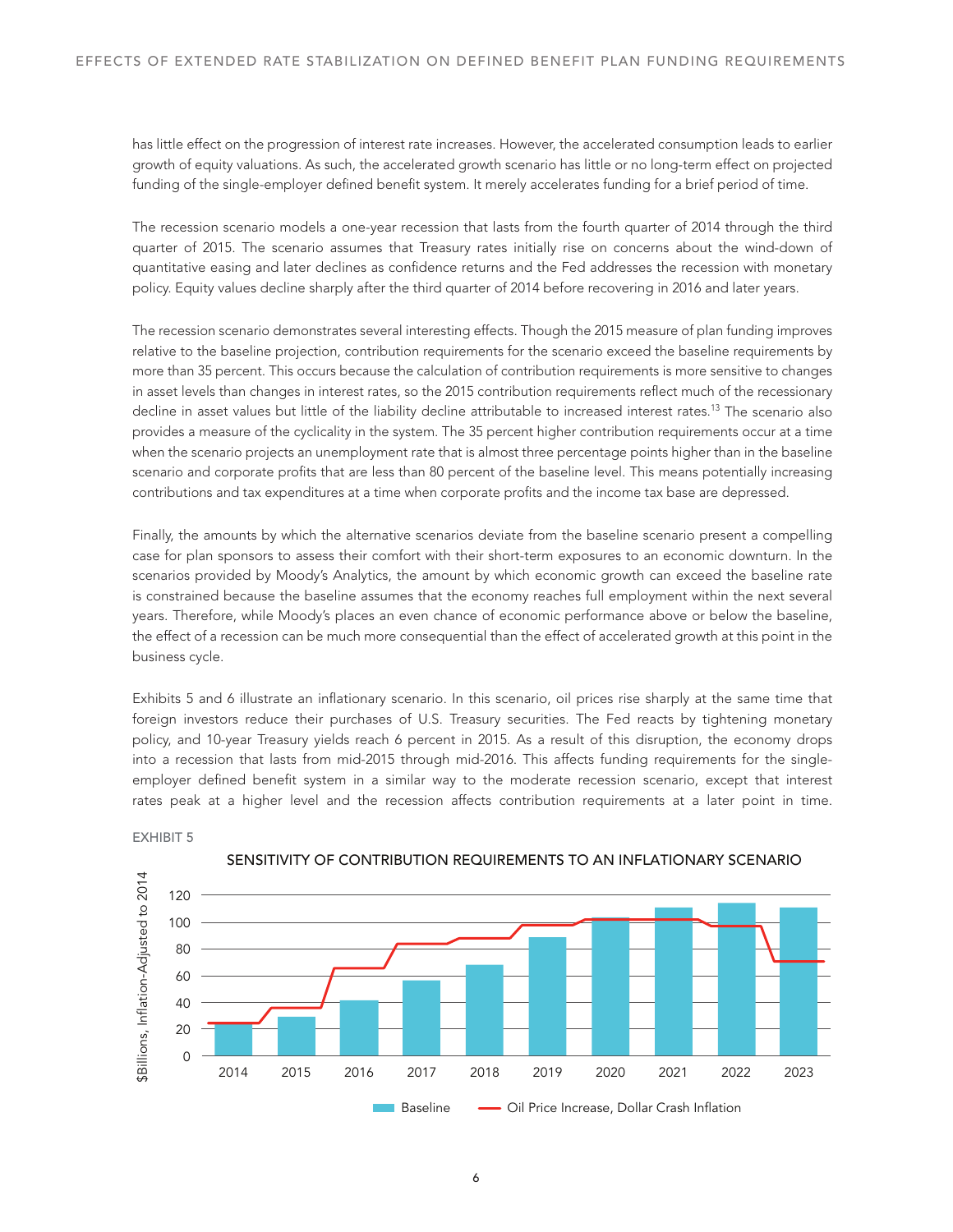

EXHIBIT 6

The "oil-price increase and dollar-crash inflation" scenario provides insight to the effects of future interest rate increases, should they happen. The inflationary scenario highlights that, when considering the effect of future interest rate increases on the funding of defined benefit plans, the influence of rate increases on other aspects of plan operations – such as the influence on asset portfolio returns – should also be considered. While increasing interest rates may come with positive asset returns (as in the baseline scenario), this scenario provides an example where rising interest rates may generate a poor return for investors. The inflationary scenario, along with the baseline scenario, show that increasing interest rates cannot be expected to entirely resolve the projected increases in contribution requirements.

### **CONCLUSION**

Our analysis shows that the outlook for funding of the private sector single-employer defined benefit system has improved since we published *The Rising Tide of Pension Contributions* in 2011. The 10-year average of projected contribution requirements for the private sector single-employer defined benefit system has declined by more than 5% since the prior projection, from an average \$79 billion per year (after adjusting for inflation) over the 10 years beginning with 2010 to an average \$75 billion over the 10 years beginning with 2014.

Despite this reduction, significant increases in aggregate contribution requirements are still ahead. As of June 30, 2014, contribution requirements were projected to rise under a range of macroeconomic projection scenarios – quadrupling over six years in our baseline scenario. Our analysis shows that projected contribution requirements remain sensitive to fluctuations in equity markets, since interest rate fluctuations had little effect in the alternative scenarios. Our analysis also shows that the projected increases in the system's contribution requirements will not be resolved by expected interest rate increases.<sup>14</sup>

As was the case in 2011, resolution of the forthcoming rise in contribution requirements will depend largely on decisions made by individual plan sponsors and policymakers. Since 2011, plan sponsors have responded by contributing well in excess of the required amounts, and policymakers have responded by lowering near-term contribution requirements. Questions remain about the significance of efforts to "de-risk" defined benefit plans or change the allocation of retirement risks between employers and their employees.15 Sensitivity analysis that includes a range of potential actions by the sponsor community may help to illustrate the effect that these decisions could have on future funding of the system and provide insight to the eventual resolution of future funding requirements.

7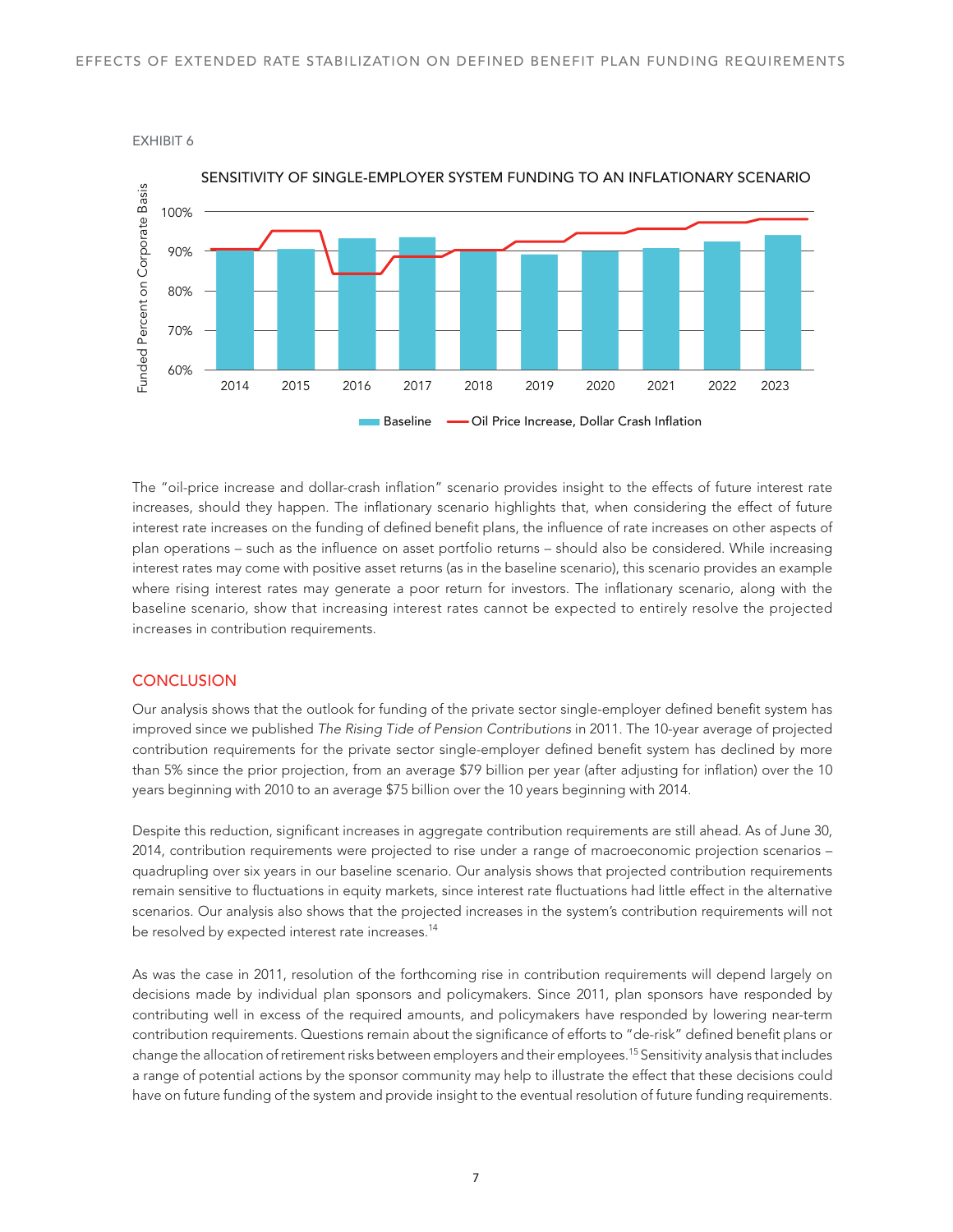# Appendix: Methods and Assumptions

The data in this report are based upon deterministic projections of the funded status and statutory contribution requirements of plans in the U.S. private sector single-employer defined benefit system, with the intent of estimating future contribution requirements for the system as a whole and testing the sensitivity of aggregate contribution requirements to a variety of alternative macroeconomic scenarios as of June 30, 2014.

The Pension Insurance Modeling System (PIMS), developed by the PBGC, was used to project changes in funded status and contribution requirements. The model uses data from Form 5500 filings<sup>16</sup> to establish the initial state of each plan in a sample of more than 400 single-employer (SE) plans. The sample represents about half of the SE benefit obligations insured by the PBGC. Plan-specific weights are applied such that the sample can be used to draw conclusions for the full universe of SE plans.17 While we cannot verify the accuracy of all the model's detailed plan-specific inputs, they were reviewed for general consistency and reasonability.

Minimum contribution requirements were modeled on the provisions in the Pension Protection Act of 2006, as amended through the Highway and Transportation Funding Act of 2014 (HATFA).

Unless otherwise stated in the report, sponsors were assumed to contribute the minimum amount required after application of their available funding balances. Actual contributions were used if they were included on a Form 5500 Schedule SB filed by October 2013 and exceeded the modeled minimum requirement. The model assumes that sponsors increase their prefunding balances for contributions in excess of the minimum requirements only to the extent their Adjusted Funding Target Attainment Percentages (AFTAPs) would be above 80 percent after the increase. Contributions attributable to a plan year were assumed to occur at the end of the plan year, and benefit payments were assumed to be disbursed in the middle of each plan year.

We assumed that all sponsors elect to use segment rates (as opposed to the full yield curve described in Internal Revenue Code section 430(h)(2)(D)(ii)) to measure plan liabilities used in the determination of statutory requirements. The Actuarial Value of Assets (AVA) equaled the Market Value of Assets (MVA) if those values were equal in a plan's Schedule SB filing; otherwise, we assumed 24-month smoothing of the MVA for the AVA.

No bankruptcies or plan changes (including plan freezes) were assumed during the projection period. The valuation of plans with a fiscal year beginning after June 30 used assumptions for the next calendar year. All participants were assumed to elect a single life annuity form of payment.

The following tables summarize key deterministic assumptions used in our analysis:

| Scenario                  | 2014  | 2015. | 2016  | 2017  | 2018  | 2019  | 2020  | 2021  | 2022  | 2023  |
|---------------------------|-------|-------|-------|-------|-------|-------|-------|-------|-------|-------|
| <b>Baseline</b>           | 2.18% | 227%  | 2.70% | 2.90% | 2.73% | 2.40% | 2.28% | 2.28% | 2.27% | 2.25% |
| <b>Accelerated Growth</b> | 2.41% | 2.43% | 2.30% | 2.83% | 2.72% | 2.40% | 2.28% | 2.28% | 2.27% | 2.25% |
| Moderate Recession        | 1.33% | 0.01% | 2.83% | 3.06% | 2.56% | 2.40% | 241%  | 2.39% | 2.37% | 2.36% |
| Inflation Shock           | 3.40% | 3.60% | 0.82% | 1.71% | 2.41% | 2.42% | 2.46% | 2.49% | 2.28% | 2.26% |

# TABLE A1

#### Inflation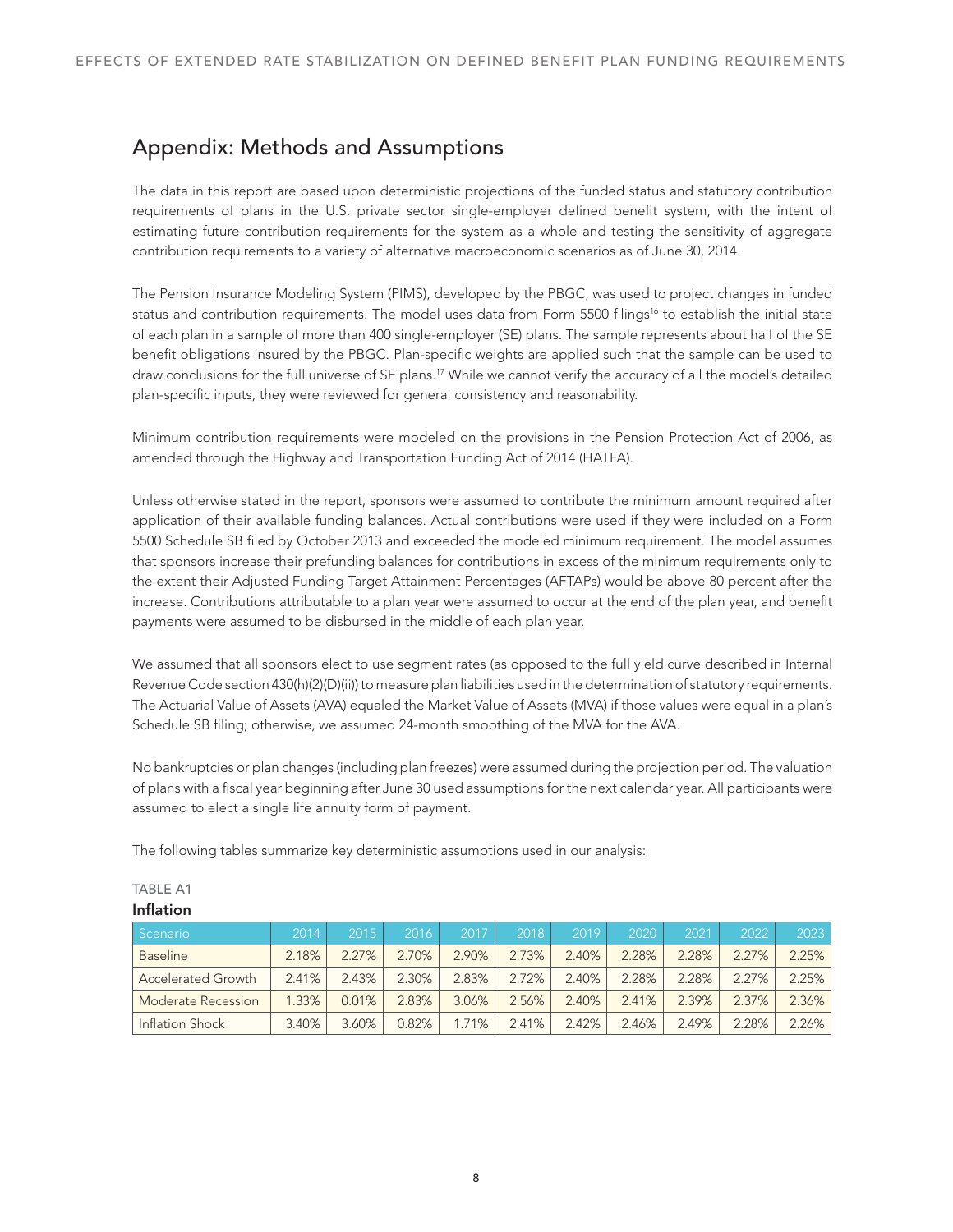## TABLE A2 Level-Equivalencies of Treasury Spot Rate Curves

| l Scenario                | 2014  | 2015  | 2016  | 2017  | 2018  | 2019  | 2020  | 2021  | 2022  | 2023     |
|---------------------------|-------|-------|-------|-------|-------|-------|-------|-------|-------|----------|
| <b>Baseline</b>           | 3.71% | 4.06% | 4.91% | 5.53% | 5.02% | 4.95% | 4.98% | 4.96% | 5.05% | $5.05\%$ |
| <b>Accelerated Growth</b> | 3.71% | 3.94% | 5.17% | 5.55% | 5.02% | 4.95% | 4.98% | 4.96% | 5.05% | 5.05%    |
| Moderate Recession        | 3.71% | 4.93% | 4.08% | 4.80% | 5.07% | 4.94% | 4.97% | 4.96% | 5.04% | $5.04\%$ |
| Inflation Shock           | 3.71% | 5.41% | 5.16% | 5.55% | 5.11% | 4.95% | 4.98% | 4.96% | 5.05% | $5.05\%$ |

#### TABLE A3

# Level-Equivalencies of Corporate Spot Rate Curves

| Scenario                  | 2014  | 2015  | 2016  | 2017     | 2018  | 2019  | 2020  | 2021  | 2022  | 2023  |
|---------------------------|-------|-------|-------|----------|-------|-------|-------|-------|-------|-------|
| <b>Baseline</b>           | 4.89% | 5.14% | 5.80% | 6.32%    | 5.88% | 5.83% | 5.84% | 5.77% | 5.82% | 5.82% |
| <b>Accelerated Growth</b> | 4.89% | 5.02% | 6.02% | $6.37\%$ | 5.93% | 5.88% | 5.85% | 5.76% | 5.82% | 5.82% |
| Moderate Recession        | 4.89% | 5.97% | 5.38% | 5.99%    | 6.06% | 5.88% | 5.83% | 5.73% | 5.79% | 5.79% |
| Inflation Shock           | 4.89% | 6.26% | 6.33% | 6.63%    | 6.23% | 5.94% | 5.85% | 5.75% | 5.83% | 5.83% |

#### TABLE A4

# Plan Asset Portfolio Returns

| Scenario                  | 2014     | 2015     | 2016  | 2017   | 2018   | 2019  | 2020     | 2021  | 2022  | 2023     |
|---------------------------|----------|----------|-------|--------|--------|-------|----------|-------|-------|----------|
| <b>Baseline</b>           | 5.40%    | 4.90%    | 2.28% | 6.02%  | 6.20%  | 6.40% | $6.77\%$ | 5.90% | 6.08% | $6.09\%$ |
| <b>Accelerated Growth</b> | 6.40%    | 4.94%    | 1.81% | 5.62%  | 6.26%  | 6.52% | 6.83%    | 5.93% | 6.11% | 6.12%    |
| Moderate Recession        | $-3.55%$ | 0.26%    | 9.99% | 8.06%  | 8.92%  | 8.01% | 7.37%    | 6.06% | 6.04% | 6.10%    |
| Inflation Shock           | 1.41%    | $-9.10%$ | 9.86% | 12.69% | 11.82% | 9.05% | .05%     | 5.95% | 6.13% | 6.14%    |

# TABLE A5

#### Asset Allocation

| <b>Equity: United States</b> | 32.5%  |
|------------------------------|--------|
| Equity: International        | 17.5%  |
| Bonds: Investment grade      | 40.0%  |
| Bonds: High yield            | 3.5%   |
| Real estate                  | 3.5%   |
| Cash                         | 3.0%   |
| Total                        | 100.0% |

#### TABLE A6

## Wage Growth and Benefit Increases

|                                                      | <b>Valuation</b>                                            | <b>Experience</b>                                                              |
|------------------------------------------------------|-------------------------------------------------------------|--------------------------------------------------------------------------------|
| Wage growth                                          | 1.0% plus a merit increase derived<br>from participant data | Inflation plus 1.67% plus a merit<br>increase derived from participant<br>data |
| Unit benefit increases for non-pay-<br>related plans | None                                                        | Inflation plus 1.67%                                                           |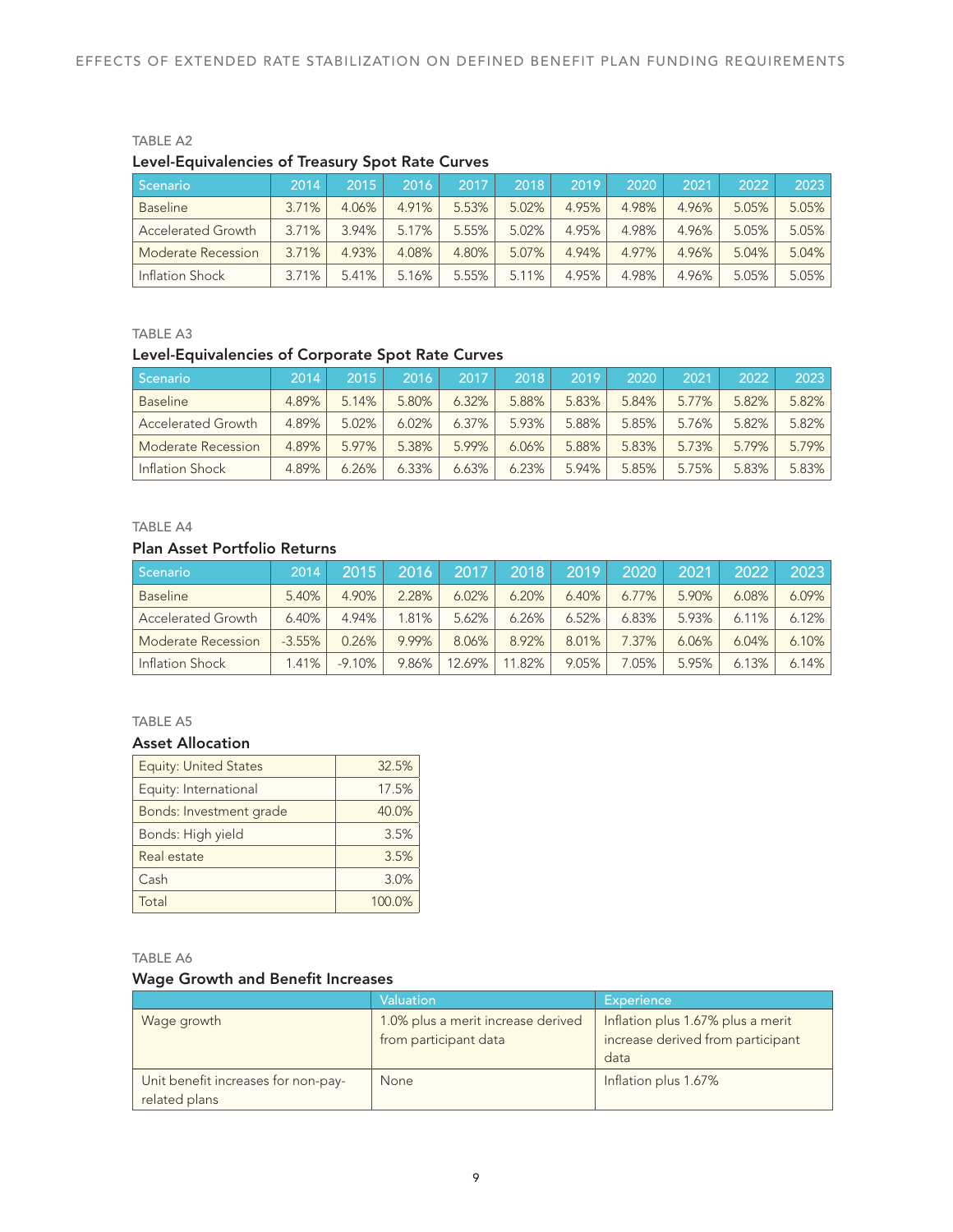## TABLE A7 Demographic Assumptions

|                           | <b>Valuation</b>                   | <b>Experience</b>                 |
|---------------------------|------------------------------------|-----------------------------------|
| Active head count         | Closed group                       | Constant for ongoing plans        |
| Termination rates         | As disclosed on Schedule SB        | As disclosed on Schedule SB       |
| Disability rates          | As disclosed on Schedule SB        | As disclosed on Schedule SB       |
| Retirement rates          | As disclosed on Schedule SB        | As disclosed on Schedule SB       |
| Mortality rates           | RP2000 projected 10 years beyond   | RP2000 projected to the valuation |
| (pre- and postretirement) | the valuation date, assuming 60/40 | date, assuming 60/40 male/female  |
|                           | male/female population             | population                        |

The inflation and capital market assumptions (Tables A1 to A4) were based on projected spot rate curves, asset class returns, and inflation values provided by Moody's Analytics. (The SOA is grateful for their assistance.) The projected data provided by Moody's Analytics was derived from their July 2014 baseline and standard alternative scenarios. The projected capital market data was reviewed for reasonableness as of June 30, 2014 and consistency with the baseline and standard alternative scenarios.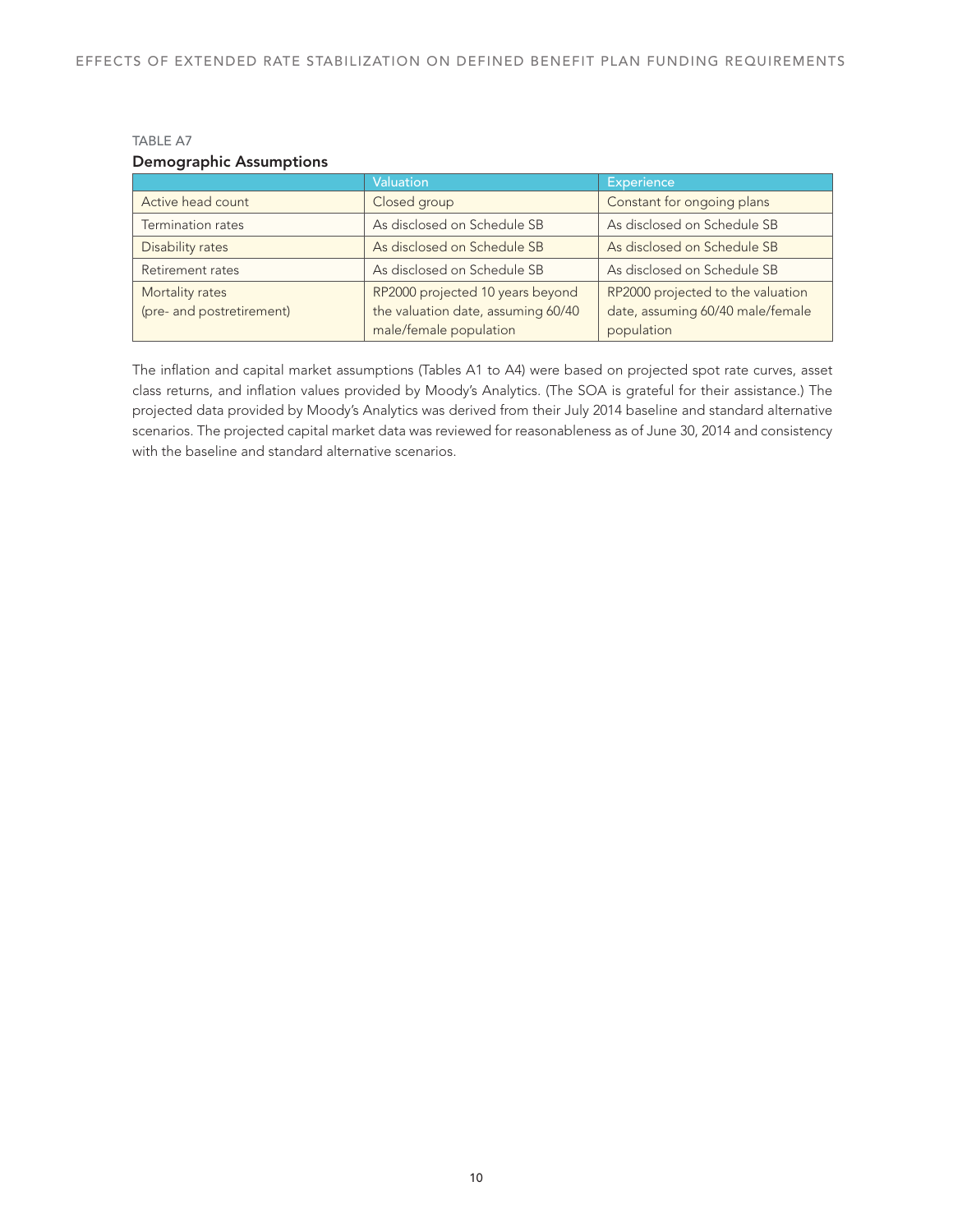# Endnotes

- 1 See The Rising Tide of Pension Contributions: How Much and When?, 2011
- <sup>2</sup> Aggregate contribution requirements for the system were expected to increase from an average \$66 billion per year for the ten years ending with 2009 to an average \$90 billion per year for the ten years beginning with 2010.
- 3 For the 2010 through 2012 plan years, sponsors contributed more than \$276 billion. The total of cash contribution requirements for these years was a little more than \$61 billion.
- 4 The Moving Ahead for Progress in the 21st Century (MAP-21) Act introduced "Pension Funding Stabilization" provisions that had the net effect of deferring contribution requirements into later years. (See Proposed Pension Funding Stabilization: How does it Affect the Single-Employer Defined Benefit System?, 2012.) The Highway and Transportation Funding Act of 2014 (HATFA-14) modified the pension funding stabilization provisions to further defer contribution requirements.
- 5 The Rising Tide report assumed that a \$1.00 contribution at the beginning of 2010 would cover approximately \$1.05 of pension obligations (discounted at corporate spot rates) at the beginning of 2014. Based on market experience, we now estimate that it would have covered approximately \$1.08 as of the beginning of 2014.
- 6 This analysis does not include related effects, such as decisions to modify asset allocations or benefit offerings as a result of economic experience. Nor does it include sensitivity to demographic experience.
- 7 See https://www.economy.com/products/alternative-scenarios/standard-scenarios.
- 8 The level equivalent values shown in this report are based on spot rate curves and projected benefit payments from the singleemployer defined benefit system. The level equivalent Treasury rates are not to be confused with 10-year Treasury yields.
- 9 Projected contribution requirements assume that sponsors contribute the minimum amount required after application of their available funding balances. See the Methods and Assumptions Appendix for more information.
- 10 Page 3 of the Rising Tide report specifies an average \$90 billion per year for the 10 years beginning in 2010, unadjusted for inflation. We adjusted the 10 years of requirements to 2014 using the 2.3% inflation rate assumed in the Rising Tide report and re-averaged them.
- 11 Per Form 5500 filings, plan sponsors contributed an adjusted \$88.0 billion, \$97.1 billion, and \$91.0 billion to the single-employer system for the 2010, 2011, and 2012 plan years, respectively.
- 12 Capital market assumptions for all scenarios, including the sensitivity scenarios, are disclosed in the appendix on Methods and Assumptions.
- 13 Our measure of plan funding does not "weight" the recognition of asset returns or interest rate changes and is therefore a better indicator of how assets perform relative to liabilities in the short-term. In the recession scenario, we see that interest rate increases at the end of 2014 actually outweigh the late-year decline in asset prices.
- 14 We note that the July 2014 long-term estimate of 10-year Treasury yields provided by Moody's Analytics is slightly higher than the long-term estimates in the August 2014 baseline from the Congressional Budget Office and the First Quarter 2014 Survey of Professional Forecasters published by the Federal Reserve Bank of Philadelphia.
- 15 A change in the allocation of risks between sponsors may entail closure of defined benefit plans with replacement by defined contribution plans and/or a change in the nature of future defined benefit accruals, such as a switch to hybrid forms of accruals.
- 16 Our analysis uses a sample drawn primarily from plan year 2011 filings.
- 17 Plan weights are based on 2011 benefit liabilities (funding targets) for the sample and for the universe as a whole. To develop the weights, the plans in the sample were categorized by the funded status of the largest plan at its sponsoring firm (322 firms sponsored 413 plans in the sample). Weights were then developed to equalize the weighted liability of the sample with that of the universe, separately for each funded status category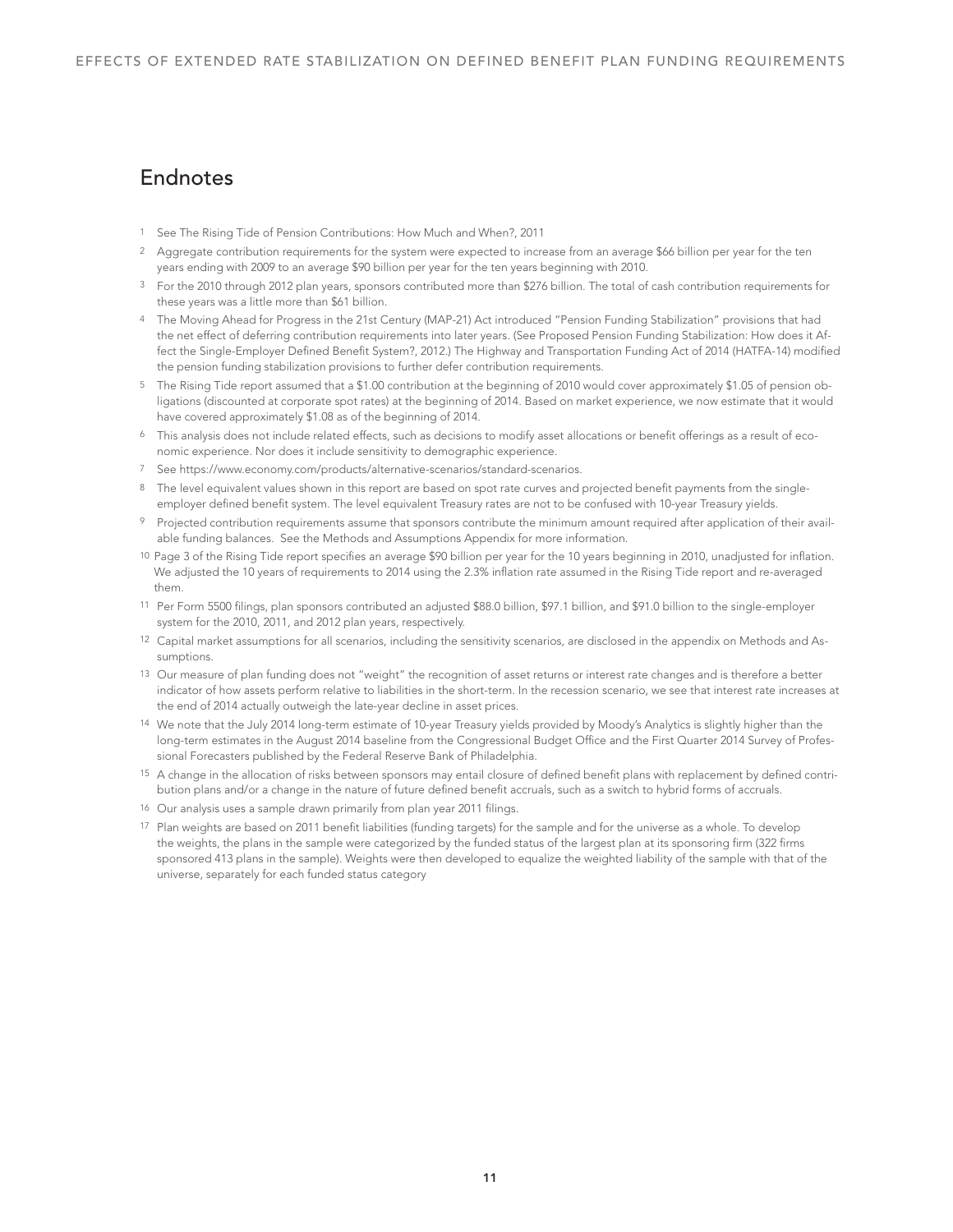# About the Society of Actuaries

The Society of Actuaries ("SOA"), formed in 1949, is one of the largest actuarial professional organizations in the world dedicated to serving 24,000 actuarial members and the public in the United States, Canada, and worldwide. In line with the SOA Vision Statement, actuaries act as business leaders who develop and use mathematical models to measure and manage risk in support of financial security for individuals, organizations, and the public.

The SOA supports actuaries and advances knowledge through research and education. As part of its work, the SOA seeks to inform public policy development and public understanding through research. The SOA aspires to be a trusted source of objective, data-driven research and analysis with an actuarial perspective for its members, industry, policymakers, and the public. This distinct perspective comes from the SOA as an association of actuaries, who have a rigorous formal education and direct experience as practitioners as they perform applied research. The SOA also welcomes the opportunity to partner with other organizations in our work where appropriate.

The SOA has a history of working with public policymakers and regulators in developing historical experience studies and projection techniques as well as individual reports on healthcare, retirement, and other topics. The SOA's research is intended to aid the work of policymakers and regulators and follow certain core principles:

Objectivity The SOA's research informs and provides analysis that can be relied upon by other individuals or organizations involved in public policy discussions. The SOA does not take advocacy positions or lobby specific policy proposals.

Quality The SOA aspires to the highest ethical and quality standards in all of its research and analysis. Our research process is overseen by experienced actuaries and non-actuaries from a range of industry sectors and organizations. A rigorous peer-review process ensures the quality and integrity of our work.

Relevance The SOA provides timely research on public policy issues. Our research advances actuarial knowledge while providing critical insights on key policy issues, and thereby provides value to stakeholders and decision makers.

Quantification The SOA leverages the diverse skill sets of actuaries to provide research and findings that are driven by the best available data and methods. Actuaries use detailed modeling to analyze financial risk and provide distinct insight and quantification. Further, actuarial standards require transparency and the disclosure of the assumptions and analytic approach underlying the work.